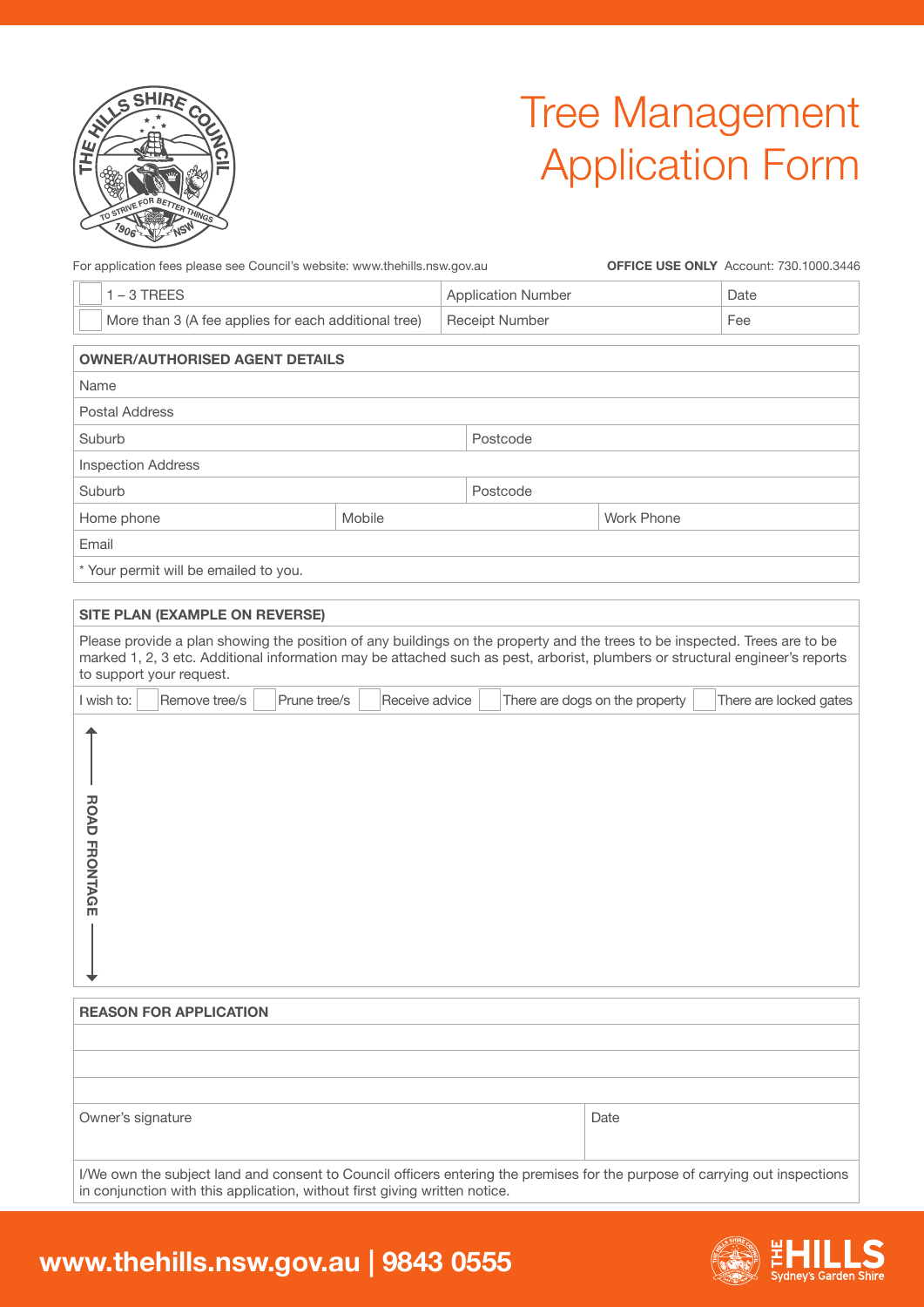| <b>PAYMENT OPTIONS:</b>                                          |                                                           |  |  |  |  |
|------------------------------------------------------------------|-----------------------------------------------------------|--|--|--|--|
| In person at                                                     | By post                                                   |  |  |  |  |
| Council Administration Building, 3 Columbia Court                | PO Box 7064, Norwest                                      |  |  |  |  |
| Norwest NSW 2153 (8.30am to 4.30pm, Monday-Friday)               | <b>BC 2153 (Cheque)</b>                                   |  |  |  |  |
| Castle Hill Library, Cnr Castle and Pennant Streets, Castle Hill | Please make cheques payable to The Hills Shire Council.   |  |  |  |  |
| Vinegar Hill Memorial Library, 29 Main Street,                   | Cheques are subject to clearance.                         |  |  |  |  |
| Rouse Hill Town Centre                                           | By email                                                  |  |  |  |  |
| No cash payments accepted at libraries. Cheque,                  | council@thehills.nsw.gov.au                               |  |  |  |  |
| Credit Card and EFTPOS accepted.                                 | Need to complete and attach the Credit Card Payment form. |  |  |  |  |

### **WHICH TREES DO I REQUIRE A PERMIT TO REMOVE?**

All trees, whether native or exotic require a Permit for removal or pruning more than 10% of the overall canopy of a tree per growing season.

### **ARE THERE ANY EXEMPTIONS?**

Yes, there are species that can be removed without Council consent. For a full list of exempt species and further information on exemptions please see The Hills Shire Council's Tree Management Guidelines available at www.thehills.nsw.gov.au

### **WHY WOULD A PERMIT NOT BE GRANTED TO REMOVE A TREE?**

Permission will generally not be granted to remove trees because:

- A tree is shedding leaves, fruit, bark, cones or twigs. A tree is causing overshadowing.
- The applicant seeks to improve views. There are fears about healthy trees falling.
- Minor lifting of driveways and paths by tree roots has occurred.

### **CAN I PRUNE MY TREE WITHOUT OBTAINING A PERMIT?**

Yes. Pruning up to 10% of foliage per growing season is permitted without acquiring a Council Permit.

### **TREES ON COUNCIL LAND**

For issues with trees on Council land, please contact Council's Contact Centre on (02) 9843 0555



### **PRIVACY NOTIFICATION**

Note: You are advised that this application form is a public document. The personal information that Council has collected or is collecting from you is personal information for the purposes of the Privacy and Personal Information Protection Act 1998. The intended recipients of the personal information are:

- officers within the Council;
- data service providers engaged by the Council from time to time;
- any other agent/contractor of the Council; and
- other Statutory Authorities.

The supply of the information by you is not voluntary. If you cannot provide or do not wish to provide the information sought, the Council may be limited in dealing with your request etc. Council has collected this personal information from you in order to process your request/application etc. You may make application for access or amendment to information held by Council. You may also make a request that Council suppress your personal information from a public register. Council will consider any such application in accordance with the PPIPA. Council is to be regarded as the agency that holds the information.

# **www.thehills.nsw.gov.au | 9843 0555**